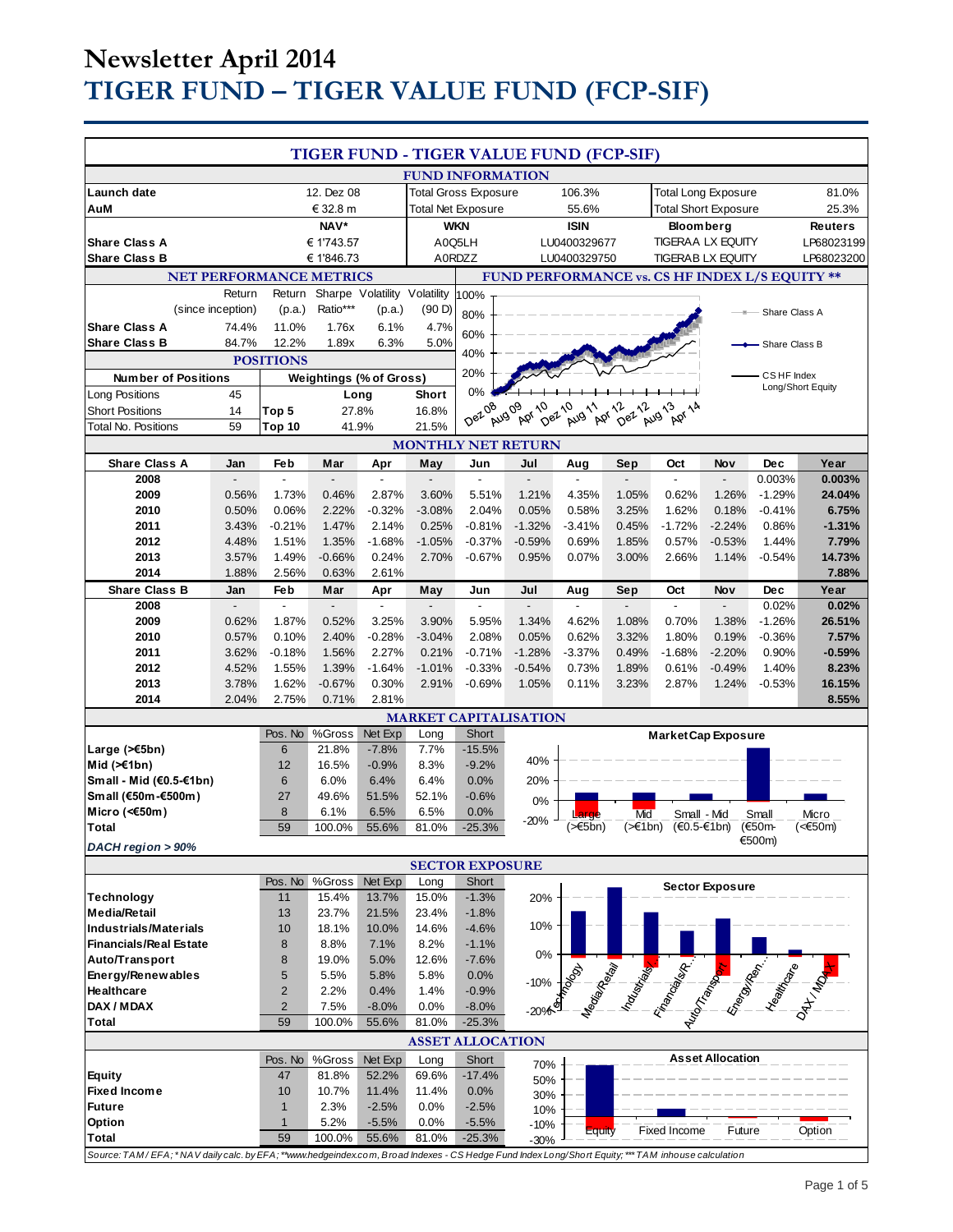## **Tiger Value Fund – April 2014**

### **O Returns: +2.61% (class A)/+2.81% (class B)**

In April, the Tiger Value Fund had a positive net return of 2.61% for share class A and 2.81% for share class B, making a cumulative positive net return of  $+7.88\%/+8.55\%$  in the year-to-date and +74.4%/+84.7% since inception (share class  $A/B$ ).

### **O Commentary: Preferable market environment for our strategy**

While European equity markets had another volatile month, the Tiger Value Fund was again barely affected by the market sell-off. Overall many indices are still flat or slightly negative in the year-to-date. The DAX is up 0.5% and the MDAX 3% down for the year to date whereas the Tiger Value Fund is up 7.88/8.55% YTD. If we exclude the non-realized performance of our derivative hedges and fixed income linked investments we already have booked around 50% of our year-to-date performance.

In April, the net adjusted exposure of the Fund was in a range of around 30% to 50% and closed the month at 44.2% (55.6% incl. 11.4% fixed income linked investments) as we have increased the net exposure towards the end of the month. We are likely to re-short some of our favorite single shorts and initiate additional DAX Put spreads once the markets settle down.

Our top picks for 2014 which we highlighted in our December newsletter have been among our strongest performance contributors: DIC Asset (31bp), First Sensor (49bp), Francotyp-Postalia (59bp) and Tipp24 (33bp). While Tipp24 profited from a 13% special dividend which was paid end of April, First Sensor rallied nearly 20% due to takeover rumors and the fact that this stock has been under investors radar screen for a while. After Francotyp-Postalia consolidated over the last three months the stock recovered 9% in April. DIC Asset started to perform after the share overhang from its highly dilutive capital increase was cleared. In our view DIC is, with a dividend yield of around 5%, a discount of nearly 40% to its NAV and continued deleveraging towards 60% LTV the most undervalued German commercial real estate stock.

Our single short positions contributed positively with 41bp (as we profited from two profit warnings), while our DAX and MDAX hedging positions cost the Fund 7bp in April.

### **O Outlook: Significant rotation under the surface**

Even though the benchmark indices were largely unchanged in April (as well as year-to-date), there has been significant rotation under the surface with substantial declines in high beta stocks and sectors such as technology and alternative energy where many individual stock are down 30-60% from their year high's. These stocks and sectors were previously leading the general market higher, will they now also lead markets lower?

We believe there is reason to be more cautious on the equity market performance not only due to the change in leadership but also due to continued slowing growth of Central Bank balance sheets. Aggressive monetary policy has recently been the only game in town in the absence of fiscal stimulus and continued weak global economic growth.

FED has continued its taper and is now "only" buying \$45bn of assets monthly compared with \$85bn at the end of last year. Bank of Japan recently also refrained from expanding its QE program despite some expectations of an increase. In Europe, Bank of England are closer to raising rates than lowering them as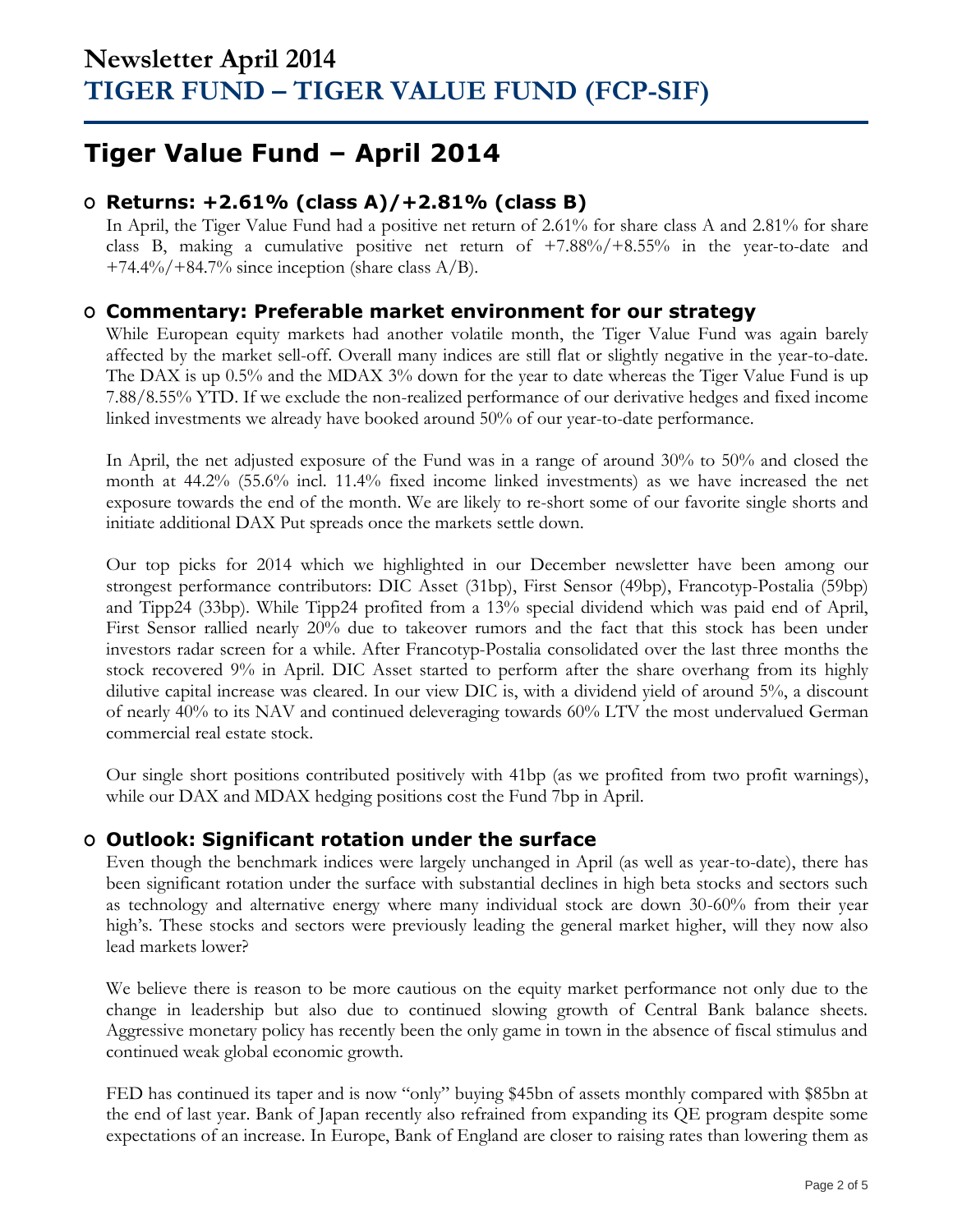## **Newsletter April 2014 TIGER FUND – TIGER VALUE FUND (FCP-SIF)**

the UK economic growth has surprised on the upside. And despite continue talk from the ECB about the potential of QE and/or negative deposit rates, the ECB's balance sheet is continuing to shrink and is now down 30% from the peak at the end of 2012 while private sector loans in the Eurozone contracted - 2.3% in March and inflation continues to fall. Finally, we are now entering the seasonally weakest period of the year (May to October) and with no meaningful acceleration in global growth this could exacerbate an already weak trend in equities.

We remain invested in stocks largely uncorrelated to global growth drivers which has the potential to perform even in a difficult economic environment but will increase our hedging activity in the coming months to protect our positive performance year-to-date.

The Tiger Value Fund team will be travelling to **Frankfurt on 5-6 May** and to **London on 6-9 May**. Please don't hesitate to get in touch with us if you are interested in a meeting or require any additional information on the Fund (Matthias Rutsch: +41 41 500 33 46).

### *The Tiger Value Fund Desk, 2 nd May 2014*

 **Matthias Rutsch Marc Schädler Peter Irblad**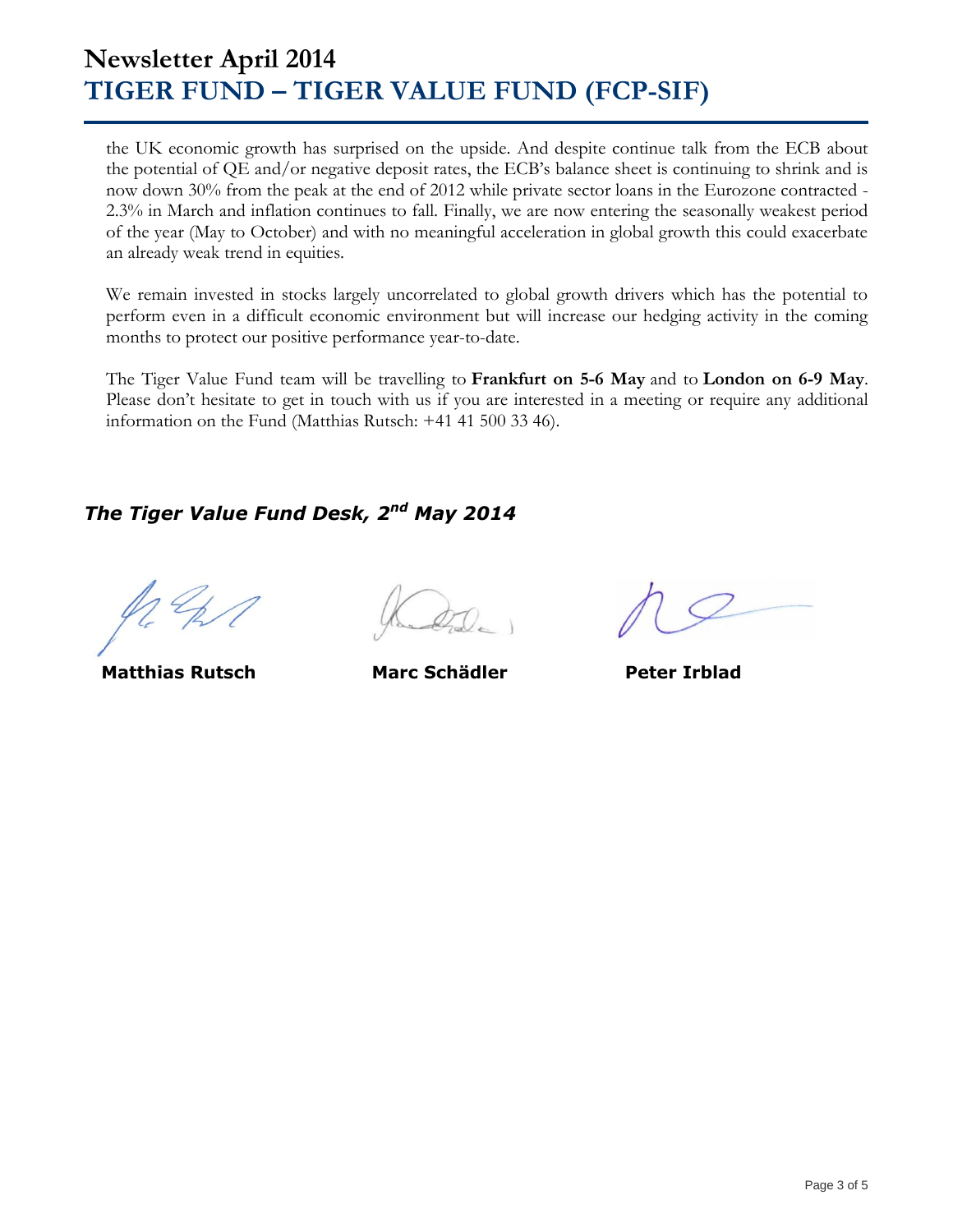#### **Objectives**

The objective is to identify undervalued companies with external catalysts and/or initiate pro-active measures to create shareholder value. The fund aims for a 5 year return of 10-15% p.a. with strong focus on capital preservation.

#### **Investment Strategy**

The Investment Advisor is a fundamental long-short equity stock-picker. The fund seeks undervalued companies where a number of issues, which in our opinion can be improved, are sub-optimizing the company's public market value. For each position we perform a detailed research process including a 360 degree research approach and 10 point scoring system.

The managers foresee a direct dialog with the company as well as with other shareholders to support management to initiate value creating measures. Their partner network i.e. other shareholders, consultants, sector experts, media etc. will help to impact positive change.

The fund intends to engage in 20-30 long investments with a target net long exposure of around 50%. The geographic focus is likely to be Germany, Switzerland and Austria.

| <b>Fund Information</b>  |                             | <b>Fee Structure and Risk Management</b> |                           |  |  |  |
|--------------------------|-----------------------------|------------------------------------------|---------------------------|--|--|--|
| Currency                 | <b>EUR</b>                  | Admin/Custodian Fee                      | Up to 0.49%               |  |  |  |
| Legal Entity             | <b>FCP-SIF</b>              | Advisory (Mgmt) Fee                      |                           |  |  |  |
| <b>Fund Domicile</b>     | Luxembourg                  | Share Class A                            | $2.0\%$                   |  |  |  |
| <b>Fund Structure</b>    | Open-ended multi-class      | Share Class B                            | 1.5%                      |  |  |  |
| Style mandate            | Long/Short and Active Value | Performance Fee                          |                           |  |  |  |
| Investment Minimum       |                             | Share Class A                            | 20%                       |  |  |  |
| Share Class A            | € 125,000                   | Share Class B                            | 15%                       |  |  |  |
| Share Class B            | € 5,000,000                 | Hurdle Rate                              | None                      |  |  |  |
| Sub. Frequency           | Monthly                     | High Water Mark                          | Yes                       |  |  |  |
| Red. Frequency           | Monthly                     | Eligible Investors                       | See Issue Document        |  |  |  |
| <b>Redemption Notice</b> |                             | Leverage                                 | Maximum 200% of NAV       |  |  |  |
| Share Class A            | 3 months                    | <b>Fund Benchmark</b>                    | DJ CS HF Index L/S Equity |  |  |  |
| Share Class B            | 6 months                    |                                          |                           |  |  |  |

Investors: Sales documents may not be forwarded to investors other than those who meet the 'experienced investor' requirements under the Law of 2007.

#### **Fund Advisor Details and Service Providers**

| <b>Management Company</b>     | Alceda Fund Management SA, Phone: +352 248 329-1 |
|-------------------------------|--------------------------------------------------|
| <b>Investment Advisor</b>     | Tiger Asset Management GmbH                      |
| Contact                       | Matthias Rutsch, Phone: +41 41 500 33-46         |
|                               | Peter Irblad, Phone: +41 41 500 33-45            |
|                               | Marc Schädler, Phone: +49 40 226 32 35-11        |
| Sub-Advisor                   | PHZ Privat- und Handelsbank Zürich AG            |
| Contact                       | Phone: +41 43 443 71-00                          |
| <b>Prime Broker/Custodian</b> | SEB AB / SEB SA                                  |
| <b>Administrator</b>          | European Fund Administration SA                  |
| <b>Auditor</b>                | <b>PriceWaterhouseCoopers</b>                    |